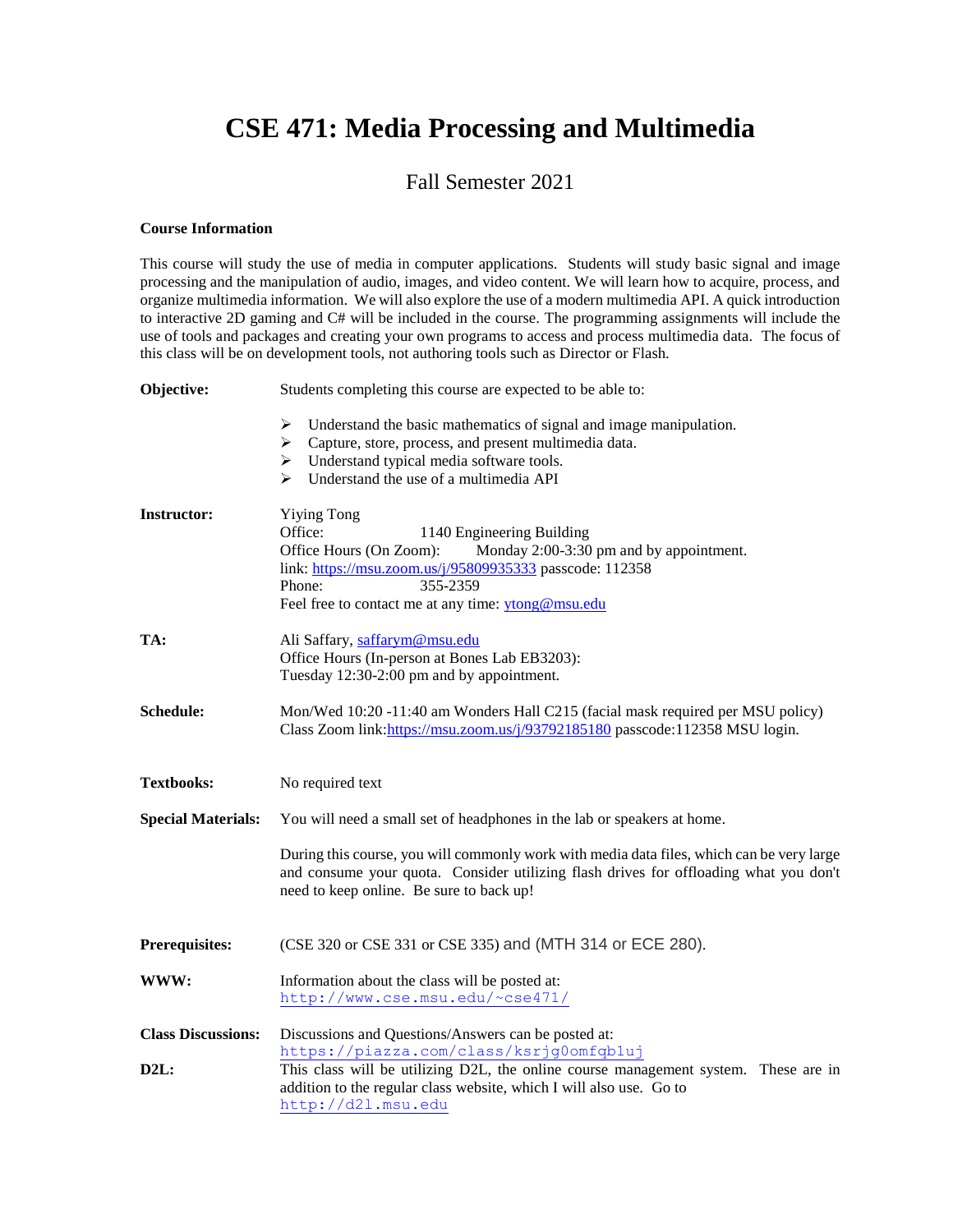- **Privacy:** Electronic conversation via email, bulletin boards, or any of the D2L features is different from verbal communication because it retains the participant's identity. In this course, all participants will have access to a list of names and email addresses of other course participants. In addition, participants in the course will be able to send bulk emails to all other participants.
- **Exams:** This course will include an in-class examination on Wednesday, Nov 17, 2021, 10:20-11:40 am.

Notice: The class will NOT have a written final exam. We will meet on the scheduled final exam time for the project presentation: Fri, Dec 17, 2021, 7:45 - 9:45 am.

- **Quizzes:** Many class sessions will include a short quiz on D2L. This assignment will be completed during the lecture period. Notice: quizzes are to be done ONLY in class and cannot be made up! If you miss class, you miss it. The three lowest-score quizzes are discarded in the grading process. This policy is provided to allow for some missing classes. If you must miss more than three classes for university excused absences, quizzes beyond the first three can be made up.
- **Step Assignments:** Many weeks, a smaller programming assignment must be completed during that week. Some step assignments will include questions that must be answered as well as programming assignment steps. Seven steps are planned (the first will not be graded).
- **Projects:** 2 projects will be assigned during the semester. These assignments will be individually graded, and some project work may be reflected in step assignment grades. Step assignments are synchronized to the projects. One project will be group projects: Project 1 is for teams with up to 4 students.
- Grading: There will be these grading elements in this course:

| In-class examination: | 25% |
|-----------------------|-----|
| Step assignments:     | 36% |
| Project 1:            | 14% |
| Project 2:            | 10% |
| Quizzes:              | 15% |

Final grades will be based on the scale:

| 4.0 | $90% +$ |
|-----|---------|
| 3.5 | 85%     |
| 3.0 | 80%     |
| 2.5 | 75%     |
| 2.0 | 70%     |
| 1.5 | 65%     |
| 1.0 | 60%     |
|     |         |

**Attendance:** You are expected to attend all class sessions. Failure to participate in a class may be reflected in your quiz scores.

**Extra credit:** There may be limited opportunities for extra credit. I do also make alternative incentives available for exceptional performance and competitive success. I also have, on occasion, assigned optional *loss abatement* questions.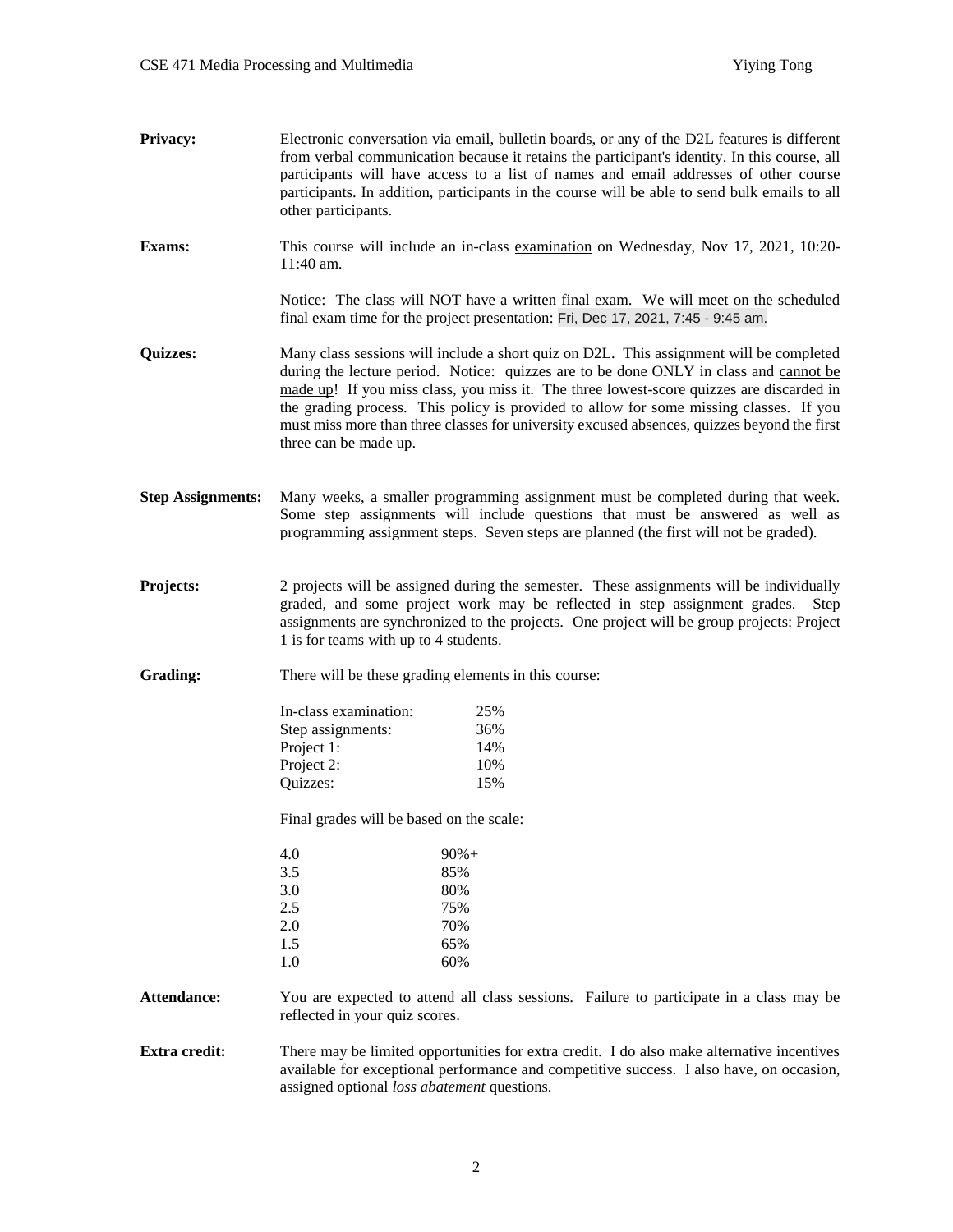**Academic Honesty:** Article 2.3.3 of the Academic Freedom Report states that "The student shares with the faculty the responsibility for maintaining the integrity of scholarship, grades, and professional standards." In addition, the College of Engineering adheres to the policies on academic honesty as specified in General Student Regulations 1.0, Protection of Scholarship and Grades; the all-University Policy on Integrity of Scholarship and Grades; and Ordinance 17.00, Examinations. (See Spartan Life: Student Handbook and Resource Guide and/or the MSU Web site: [www.msu.edu.](http://www.msu.edu/)) Therefore, unless authorized by your instructor, you are expected to complete all course assignments, including homework, lab work, quizzes, tests, and exams, without assistance from any source. You are expected to develop original work for this course; therefore, you may not submit the course work you completed for another course to satisfy the requirements for this course. Also, you are not authorized to use the [http://www.allmsu.com](http://www.allmsu.com/) website to complete any course work in CSE 471. Students who violate MSU rules may receive a penalty grade, including--but not limited to--a failing grade on the assignment or in the course. Contact your instructor if you are unsure about the appropriateness of your coursework. (See also [http://www.msu.edu/unit/ombud/honestylinks.html\)](http://www.msu.edu/unit/ombud/honestylinks.html)

> That's the university policy. My specific policies are as follows: You may discuss individual assignments with other students, but the assignment must be entirely your own work. Plagiarism makes me mad! All work turned in must be your own. If you borrow or adapt software from a textbook or obviously public source code, you must treat this as a quotation or paraphrase, acknowledging the source in the heading or the program module.

> You may discuss assignments in general terms with your classmates, the course staff, or the instructor. Still, you are not permitted to receive solutions from others or to read or copy part or all of another person's solution to a problem.

- **Disabilities**: Students with disabilities should contact the Resource Center for Persons with Disabilities to establish reasonable accommodations. For an appointment with a disability specialist, call 353-9642 (voice), 355-1293 (TTY), or visit MyProfile.rcpd.msu.edu.
- **Commercialization:** Commercialization of lecture notes and university-provided course materials is not permitted in this course.
- **Religious Holidays:** You may make up coursework missed to observe a religious holiday only if you make arrangements in advance with the instructor.
- **Required Activities**: To make up course work missed to participate in a required activity for another course or a university-sanctioned event, you must provide the instructor with adequate advanced notice and written authorization from the faculty member of the other course or a university administrator.
- **Attendance:** Students whose names do not appear on the official class list for this course may not attend this class.
- **Internet:** Some professional journals will not consider submission for publication if the article has appeared on the Internet. Please notify your instructor in writing if you do not want your course papers posted on the course Website.
- **Disruptive Behavior:** Article 2.3.5 of the Academic Freedom Report (AFR) for students at Michigan State University states that "The student's behavior in the classroom shall be conducive to the teaching and learning process for all concerned." Article 2.3.10 of the AFR states that "The student has a right to scholarly relationships with faculty based on mutual trust and civility." General Student Regulation 5.02 states that "no student shall . . . interfere with the functions and services of the university (for example, but not limited to, classes . . .) such that the function or service is obstructed or disrupted. Students whose conduct